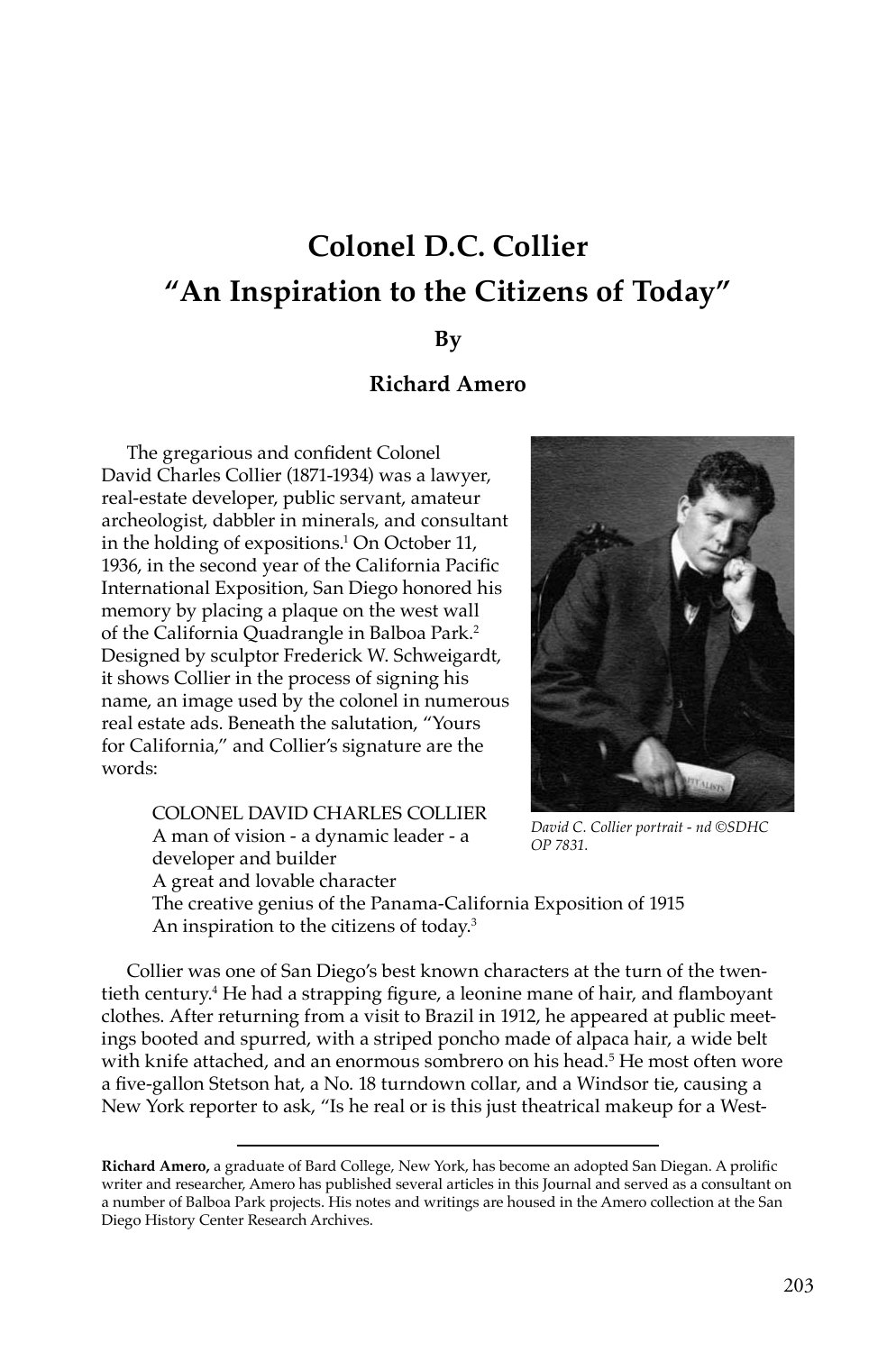erner?"6 Later Collier explained, "Oh, I just like the combination. It makes me easy to find in a crowd. Few other men would wear such a getup."7 His hype was done with humor, a pat on the back, and a wink of the eye.

Born in Central City, Colorado, August 14, 1871, Collier was the son of David Charles Collier and Martha Maria (Johnson) Collier. Collier, Sr., a lawyer, a judge and the manager of the *Central City Register,* decided to move the family farther west.8 Along with his father, mother, brother Frank and sister Mabel, twelve-year-old "Charlie" arrived in San Diego on the steamer *Orizaba* in 1884.9 Collier, Sr. built a house at 1545 Sixth Street, between Cypress and Cedar, and became a law partner of Alfred Haines in 1889.10

Charlie completed his education at Russ High School located on the southern edge of City (later Balboa) Park. During recess he would go down Waterworks Canyon (today's Cabrillo Canyon)



*D.C. Collier in familiar outfit - 1915 ©SDHC 4582.*

in the park to eat his lunch under a pepper tree. The only trees in the park at that time surrounded the waterworks. The remainder of the park was left to the native chaparral and cactus that grew on hardpan in the area. $11$ 

At age fourteen, Charlie became a janitor, a messenger boy, and then a bookkeeper at the First National Bank located at 904 Fifth Avenue.12 While filling a tank with gas from a jet for H.D. Priens, a druggist at Fourth and E Streets, he lit a match. The explosion blew out a window and nearly cost him his life.13 Young Charlie learned an early lesson about explosives. At sixteen, he built what he called "a shack" at the corner of Pacific Avenue (today Coronado Avenue) and Bacon



*Russ High School - San Diego's first Grammar School - c. 1887 ©SDHC 13257-1.*

Street in Ocean Beach. He called the shack the "Alligator Rock Lodge."14 It was a small dwelling at first but Collier kept adding to it.

By 1891, at age twenty, Collier, Jr. had passed the state bar exam and become a lawyer in his father's office—Collier and Haines—located at 1545 Sixth Avenue.*<sup>15</sup>* Apparently Charlie had a tendency to be quick tempered since *The San Diego Union,* August 21, 1895, mentioned that he got into a fist fight with J.P. Hirschler in the latter's bookstore at 1530 F Street.16

Following his father's death in 1899, Collier became a law partner of attorney William R. Andrews, secretary of the Board of Trade in San Diego. In 1900 Charlie entered a new partnership with Sam F. Smith.17 As many of his clients were unable to pay him in cash, they gave him real estate they considered worth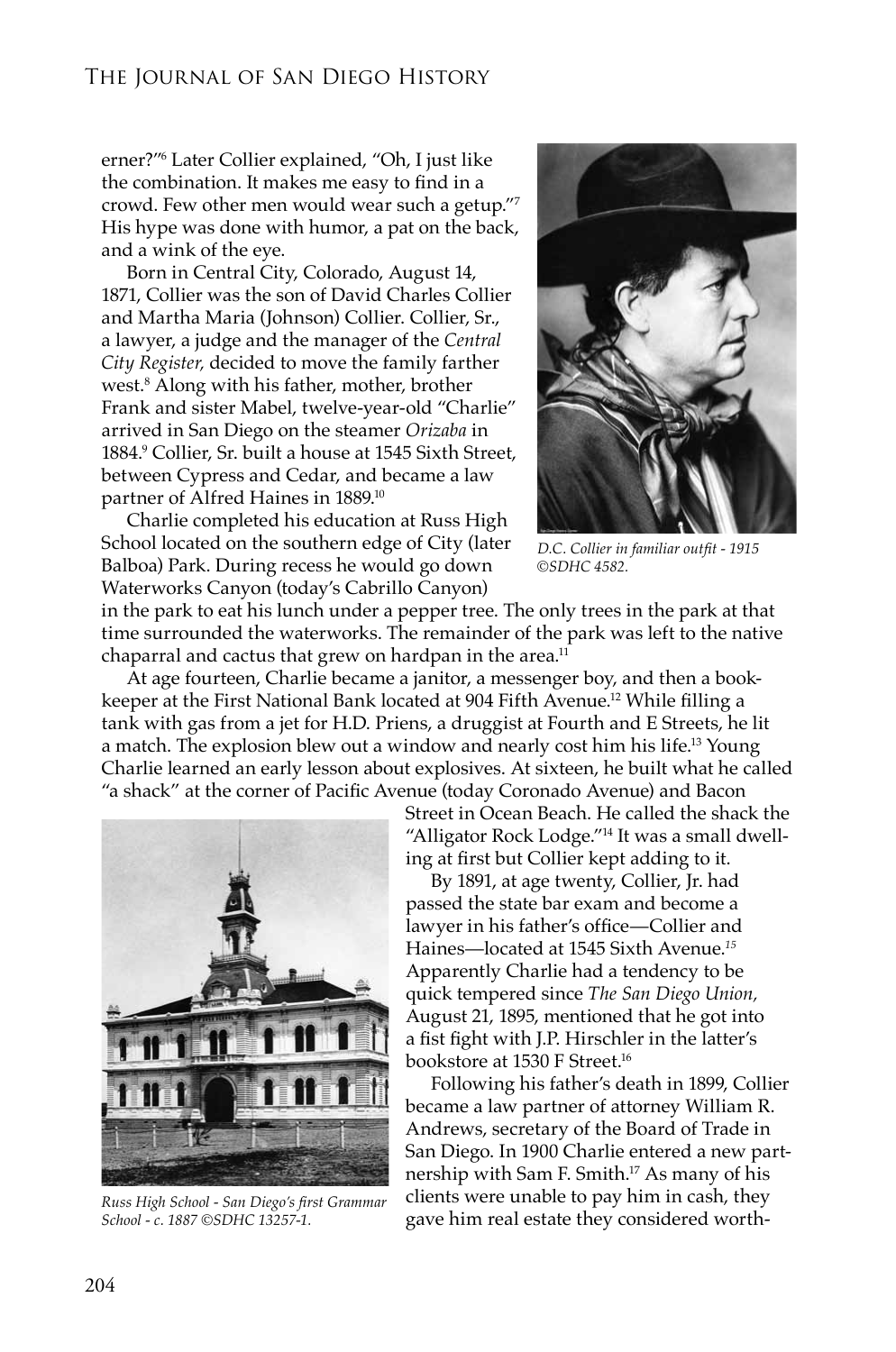less. He subdivided this land, put in utilities, planted trees, and sold lots through the Ralston Realty Co., organized in 1904. In 1905 he organized the Easton-Collier Co., and in 1908 the Western Investment Co.18 Also in 1908 Collier built the Point Loma Railroad to provide better transportation to his subdivisions. He sold the railroad to John D. Spreckels in 1909 when Collier decided to buy out his partner A.H. Howard's interest in Ralston Realty. Collier changed the firm name to D.C. Collier and Company in 1909.19 Through these companies, he subdivided and sold lots in Ocean Beach, Point Loma, Pacific Beach, University Heights, Normal Heights, North Park, East San Diego, Encanto, La Mesa, and Ramona.

A marriage to Ella May Copley in San Diego, January 1, 1896, ended in divorce, November 11, 1914.20 His wife was the sister of Congressman Ira C. Copley of Illinois, who would later become the owner of the *San Diego Union* and *Evening Tribune*. Collier, his wife, and two sons, David Copley Collier and Ira Clifton Collier, lived at Alligator Rock Lodge. The lodge had become a large house with a bathing pool and a Japanese garden.<sup>21</sup>

As his business prospered, Collier took a leading role in the community as a financier, politician and citizen. He won a case against the County Auditor in January 1900 when Judge Elisha S. Torrance ruled interests and penalties cannot be charged on costs of property being sold to redeem taxes.<sup>22</sup> Collier owned the first phonograph, a Berliner Gramophone, and the first automobile in San Diego,

an Oldsmobile he purchased in 1900.23 It moved along at 25 miles per hour and could cover 50 miles on three quarts of gasoline.

Collier, always seeking new investments, bought five mines in the Julian-Banner district in 1900. In 1905, he invested in the Santa Maria Land and Water Company in Ramona.24 After that, he built a home on stilts near Hatfield



*Collier, front row left, accompanies Chamber of Commerce and Press to meet the Great White Fleet in Magdalena Bay, Baja California, in 1908. ©SDHC 1048.*

Creek on the road to Ballena, a scenic area in northeast San Diego County. Like other men, Collier sought the goodwill of his fellow citizens, but, more than any other factor, he was propelled into a whirlwind of activities by the irrepressible force of his exuberant energies. He was not content to sit back while opportunities presented themselves throughout the county.

In 1905 Collier persuaded the City Council to override the veto of Mayor John L. Sehon and to purchase water from John D. Spreckels' Southern California Mountain Water Company.25 This began an on-going feud with Mayor Sehon, who served the city from 1900 to 1905. Perhaps believing that his efforts would be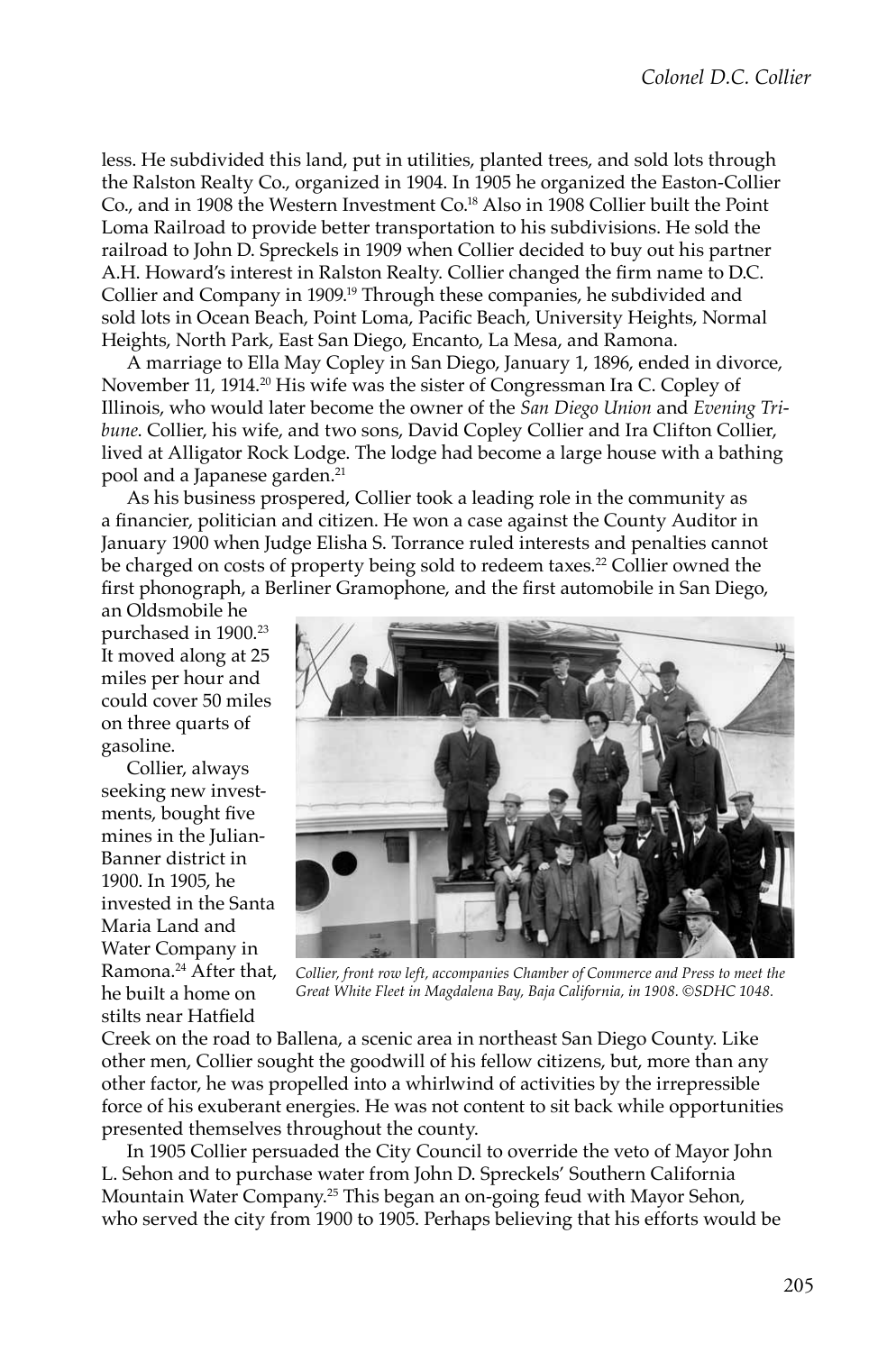

*Battleship* USS Illinois *- Great White Fleet - 1908 ©SDHC 9287.*

better appreciated at the state level, Collier served on the staff of California Governor J. N. Gillett from 1907 to 1911, which still allowed him to continue his neverending variety of activities in San Diego.<sup>26</sup> In 1907 he built a home and poultry farm in La Mesa Springs, and then turned his attention to building a railroad line from San Diego to Ocean Beach in 1908-09.<sup>27</sup> In 1909 Collier built the Ocean Beach School, planted trees, put a road through Collier Park in Point Loma, and donated decomposed granite to surface the driveways and sidewalks of El Cajon Avenue.<sup>28</sup>

During the previous year of 1908, while serving as president of the San Diego Chamber of Commerce, Collier organized San Diego's reception for the U.S. Navy's Great White Fleet.<sup>29</sup> The visit of the fleet,

designed to promote support for the navy under President Theodore Roosevelt, was greeted by San Diegans as a future possibility of improving San Diego as a deep-water port. The fleet had to anchor in the ocean off Coronado because the harbor had not been sufficiently dredged to accommodate the large naval vessels.<sup>30</sup>

Collier's activities on the Chamber varied from censuring a local firm that was reflecting poorly on San Diego to engaging in unpopular outbursts.<sup>31</sup> On August 3, 1908, when at a political meeting in the Garrick Theater, he rose from the audience to protest an unscheduled speech by Captain John L. Sehon, former San Diego mayor. The audience yelled "Sit down!" and "Go back to the woods!" Collier's quick-tempered response did not win him any friends: "Yell, yell! Yell, I want you dogs to yell every time I snap my fingers. Yell and bark. Every time I snap my fingers, I want you dogs to bark."32

In 1910 Collier organized and became president of the Aero Club of San Diego*.*  In January of the following year he persuaded Glenn Hammond Curtiss to bring his aviation company to North Island.<sup>33</sup> The Curtiss School of Aviation at North

Island remained open for three years during which time Curtiss produced some remarkable students of aviation. Graduates who had learned to fly his biplanes set world records while others just took advantage of North Island to learn the new sport. By the time the school closed in 1913, North Island had become known as one of the nation's outstanding aviation fields.<sup>34</sup> After taking his first flight in a Curtiss biplane



*Curtiss biplane - Coronado Polo Grounds - 1911 ©SDHC 17887.*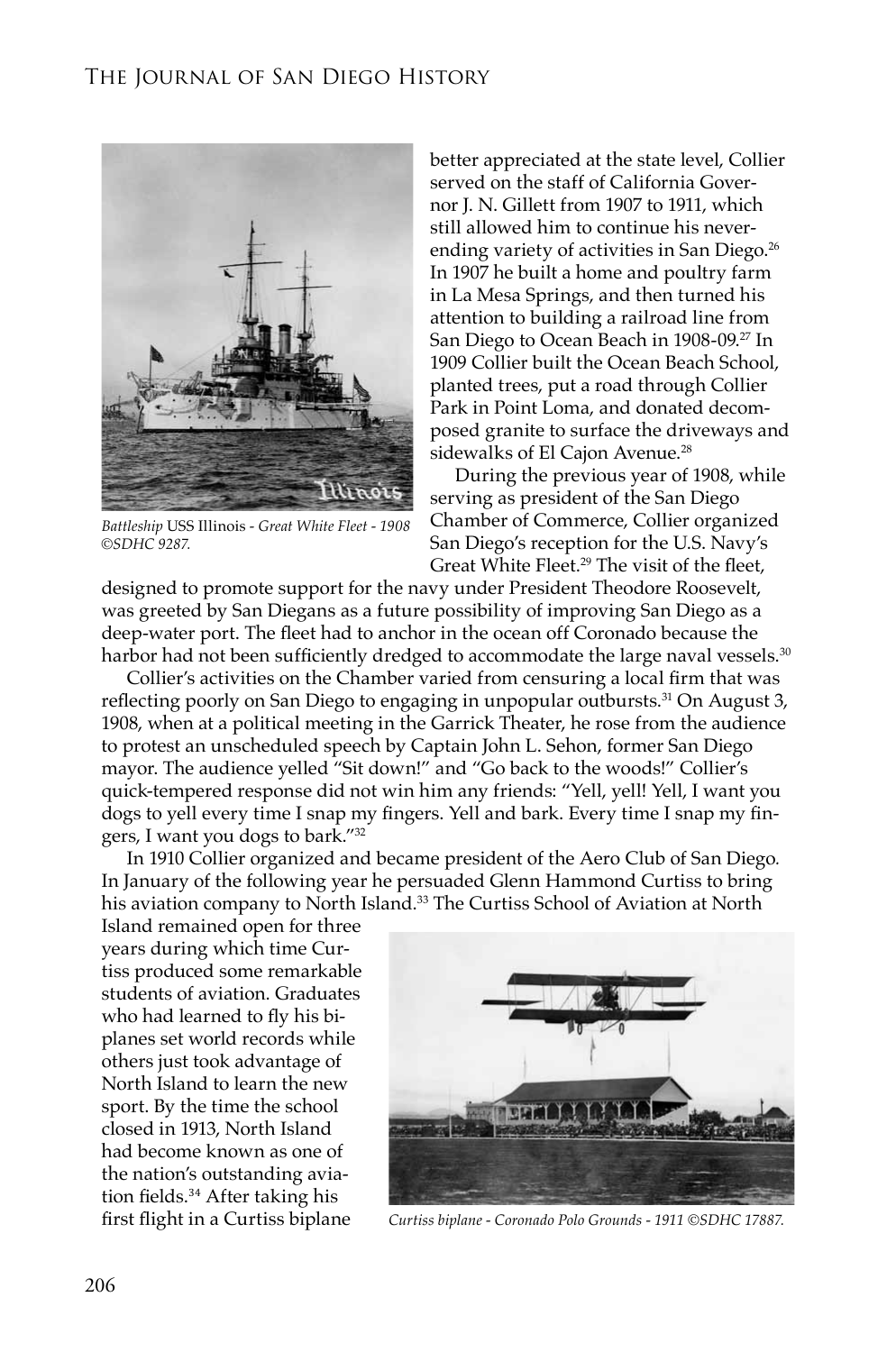flown by Charles Hamilton, Collier told a reporter: "When I die, I hope they'll have biplanes for the funeral, for I know I'll come to life for a second then and be able to wave goodbye to the bunch just before the clods begin to fall [on the coffin]."35

Also from 1911 to 1913, Collier helped secure passage of legislation from the State of California giving San Diego title to its tidelands from National City to Point Loma. According to Carl Heilbron, the passage of this legislation gave "to the city of San Diego title to its tide lands, which are the basis for our present water front and harbor development."36

Collier, already ready with a cheerful slogan, was an extraordinary salesman

and promoter of the San Diego region. Even maverick editor of the *San Diego Herald*, Abraham Sauer, fell temporarily under Collier's spell, June 22, 1911, when he asked:

> If it takes a steamer fifteen minutes to get up steam, how long will it take Collier? The answer is one second exactly, for that is what Colonel Collier did upon arrival. He exuded steam, injected it into the backbones of the dallying, shilly-shallying, doubting Thomases until, despite themselves and their knockings, backslidings and evasions, they cheered his words to the echo.<sup>37</sup>

In 1912 Collier helped organize the Order of Panamá in order to call attention to the building of the Panama Canal.<sup>38</sup> In 1913 he thought up the idea of using tiles from the ruins of the Spanish Presidio to make the cross now standing in Presi-



*Serra Cross - Presido Hill - ca. 1913. ©SDHC 13875-7.*



*California Building - artist rendering - 1915 ©SDHC UT 2778.*

dio Park.39 A plaque was placed at the base of the cross by members of the Order of Panamá in 1913 to honor the memory of Father Junípero Serra as founder of Mission San Diego de Alcalá, first mission and settlement in Alta California. The original plaque was replaced on July 16, 1969, marking the city's bicentennial celebration.

The most important civic posts Collier held in San Diego were those of Director-General of the Panama-California Exposition from 1909 to 1912, and President of the Exposition from 1912 to 1914.40 He gave \$500,000 of his own money to the Exposition, served without pay, and paid his own travel expenses on promotional trips to Washington, D.C., South America, and Europe.<sup>41</sup> Consequently, his real estate business foundered and he became burdened by debts. Collier,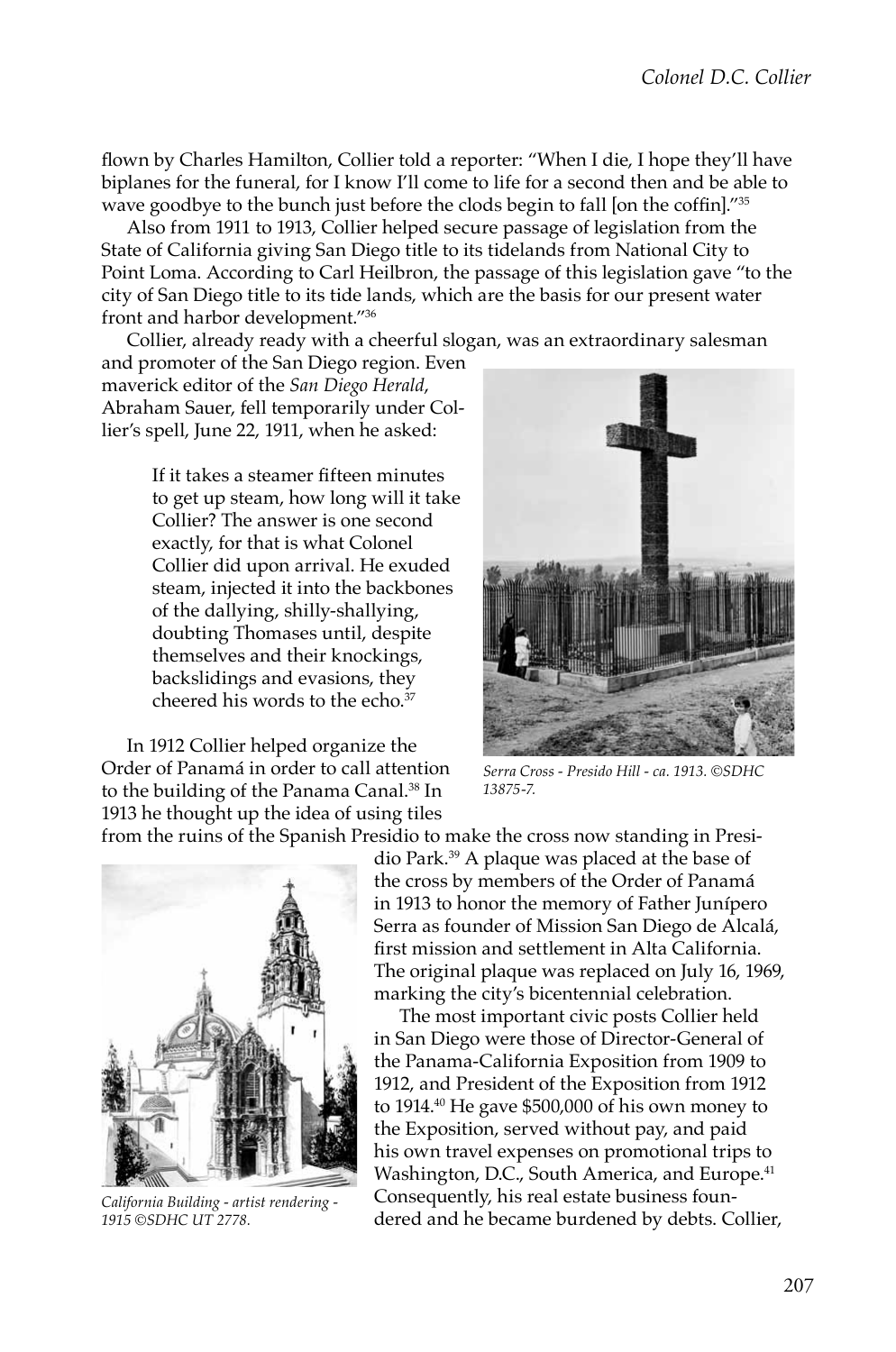although never failing in his support, was compelled to resign the presidency on March 5, 1914.42

Collier chose the central mesa of Balboa Park as the site for the Exposition; proposed the California Mission as the architectural style; approved hiring Bertram Goodhue, a foremost authority on the Spanish Colonial style as consulting architect; insisted upon hiring Frederick Law Olmstead, a well-known landscape architect; and decided on the Indian background of the Southwest as the Exposition's main cultural theme.43 Collier was a founder of the San Diego Museum (today's Museum of Man), a manager of the American School of Social Research in Santa Fe, New Mexico, and a friend



*Balboa Park aerial - c. 1914 ©SDHC 80\_9018.*



*Balboa Park - 1915 ©SDHC 82\_13441.*

of Dr. Edgar L. Hewett, director of the School of American Archaeology and first director of the San Diego Museum.44

Collier's role in enlisting U.S. Congressional support of the San Diego Exposition did much to advertise San Diego, but he failed to get government recognition because of opposition from San Francisco, which was organizing an exposition of its own. San Franciscans had acquired the support of conservatives in the Republican party.<sup>45</sup> When the conservatives succeeded in defeating the San Diego Exposition's bid for recognition, their triumph caused Collier to join the Progressive wing of the party.<sup>46</sup>

*Collier is pictured among the most important people in bringing about the Panama Canal celebration with the 1915 Exposition. Composite poster ©SDHC.*









*Theodore Rooservelt Woodrow Wilson David C. Collier Mayor Charles O'Neall*

William Kettner, a San Diego Democrat who was elected to Congress in November 1912, managed in his mild, un-Collier-like way, to secure the recognition Collier had sought. Since President Woodrow Wilson and Kettner belonged to the



*©SDHC 91\_18564-1305*

same party, the recognition went through speedily, without the intrigues that had beset Collier.47

To show that they approved of Collier's efforts for the Exposition, hundreds of San Diegans attended a reception in his honor held at the Spreckels Theater, April 22, 1914. As Judge Ernest Riall presented him with a loving cup, his admirers shouted "What's the matter with Collier?" followed by the response, "He's all right!"48 Collier told his enthusiastic audience that he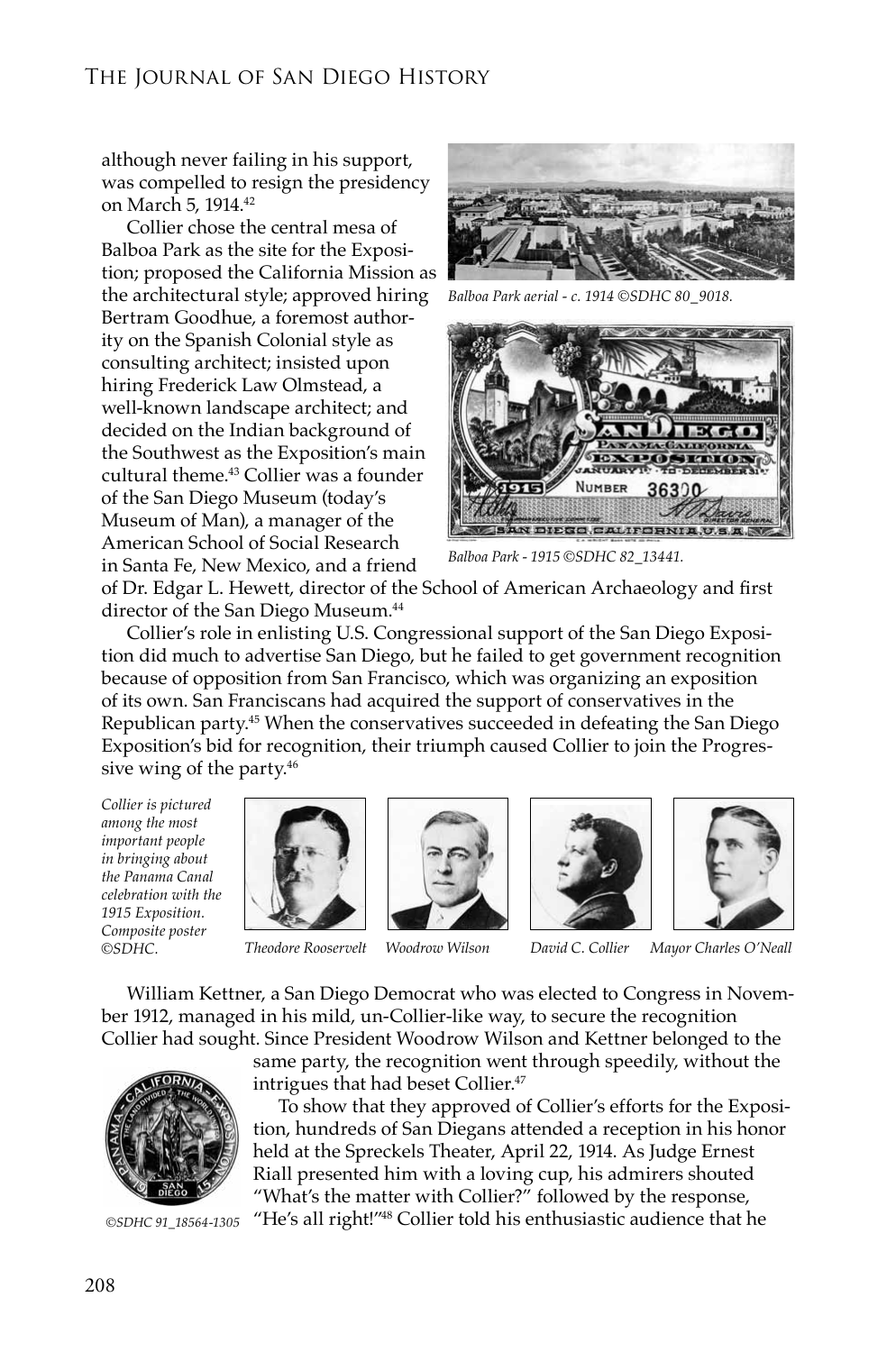had accepted the presidency of the Pacific Southwest Railway. The railway would bring iron ore and coal from Colorado to San Diego, from which place ships would carry it around the world. He concluded: "I feel I am again spending my energy for that town whose virtue, when it is once in a man's blood, makes of him a San Diegan in this life and in the life to come."49

Finding the Pacific Southwest Railway to be more talk than substance, Col-



*Hazenbeck Animal Show Building - artist rendering - 1915 ©SDHC UT 2729.*

lier bought back ownership of D.C. Collier and Co. in May 1914.50 Still struggling with financial problems, he resumed his law practice in March 1915.<sup>51</sup> The 1915 Panama-California International Exposition directors, who extended the fair for an additional year, appointed him a public relations commissioner in February 1916.<sup>52</sup>

As a trustee of the defunct Wonderland Park in Ocean Beach, Collier, in April 1917, approved the transfer of ownership of animals in cages at the northeast perimeter of the Exposition to the newly formed San Diego Zoo. The Zoo paid \$500 for the animals and the trustees waived a \$2,000 balance.53 Also in April, Collier ran for City Council, but, owing to his championship of George W. Marston for mayor against popular Louis J. Wilde, he was rejected in the April 3 election.54 By claiming that Wilde would refuse to serve if he*—*Collier*—*were elected, Collier made himself look ridiculous.55

After the United States entered World War I, Collier and Congressman Kettner offered Exposition buildings, land at Linda Vista, the site of Wonderland Park, and Collier Park to the U.S. Army and then to the U.S. Navy for the duration of the war. The Navy accepted the Exposition buildings as a training center. After sparring between Los Angeles and San Diego, in which Collier did not figure, the U.S. Army chose Linda Vista Mesa, consisting of 12,720 acres, as the site for Camp Kearny.56



*Ocean Beach - Wonderland Park Entrance - c. 1911-1912 ©SDHC 15540.*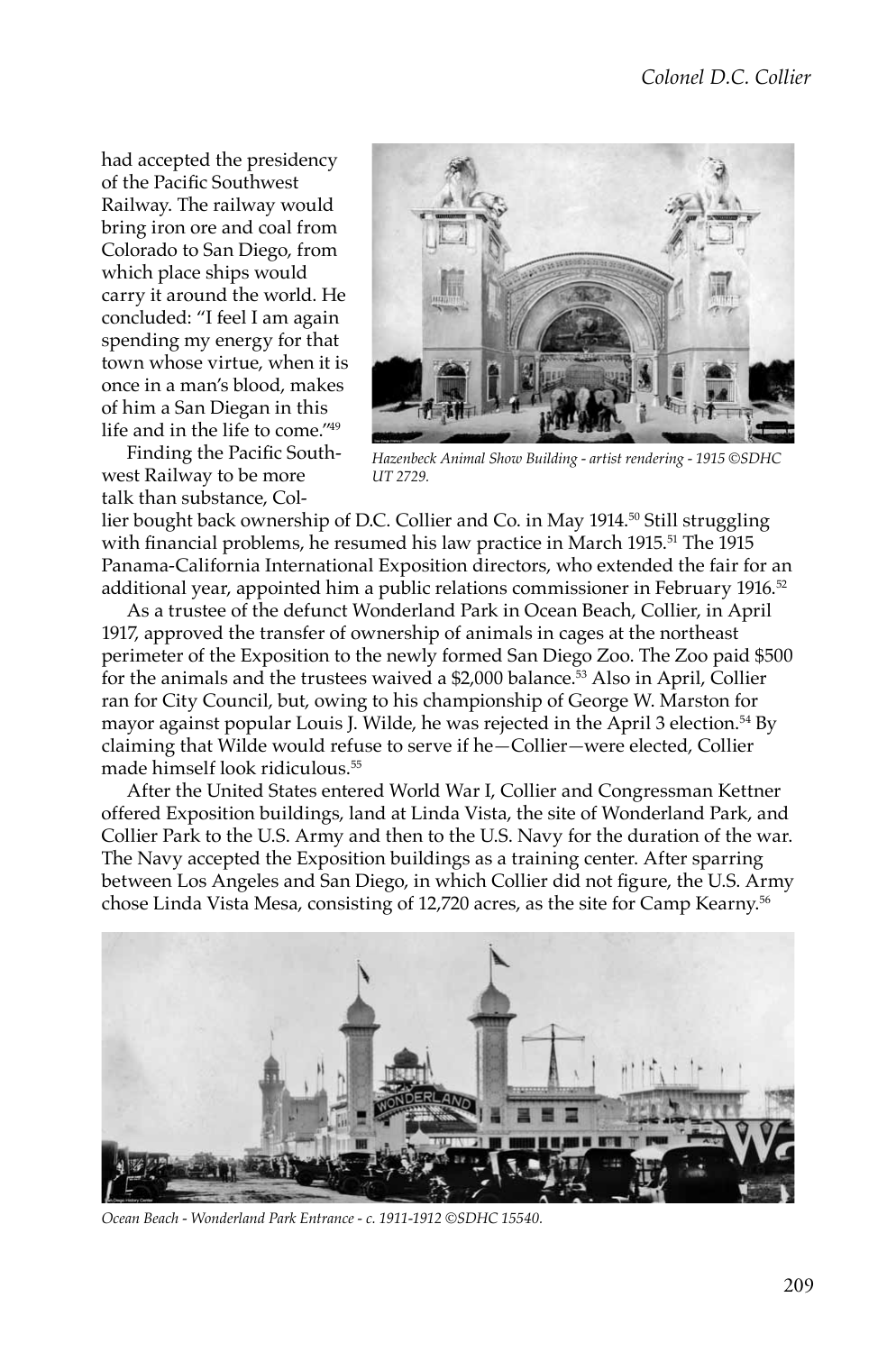

*Balboa Park - Dignitaries on steps of California Building - Collier second from left - c. 1915 ©SDHC UT 25410.1.*

Ruth E. Everson became Collier's second wife on November 14, 1915. Following her death on August 28, 1916, he married Clytie B. Lyon on December 13, 1919.<sup>57</sup> Collier's son David Copley Collier became a military aviator who was killed in a crash during World War I. His second son, Ira Clifton Collier, from whom he was estranged, became a newspaperman in New York City.58 Collier also had a stepdaughter, Clytie, by his third wife.

Taking advantage of contacts he had made while promoting the Pacific Southwest Railway, Collier left San Diego in 1918 to seek employment in Chicago. Instead, as a result of his meetings with Dr. Edgar Hewett from 1911 to 1914, Collier became involved in land speculation in New Mexico. At the same time, he obtained the consent of Hewett's School of American Archaeology to send exhibits to the Panama-California Exposition.<sup>59</sup> He focused his real estate interests on Santa Fe, Pecos, and Pojoaque. The last two places were former Pueblo Indian settlements that had been largely abandoned by Indians, absorbed by Spanish and Mexican land grants, or simply seized by squatters. Collier engaged in these promotional schemes through his Western Investment Company. As the name of this company implies, Collier was essentially investing in land in New Mexico for which in his usual flamboyant fashion he had ambitious plans.

Collier became a board member of the School of American Research (the new name of the School of American Archaeology), and also acted as business manager for the Santa Fe Community Theater Association. He had an office adjacent to the Santa Fe Plaza and had acquired the former Manderfield estate in Santa Fe, where he may have lived. As he was in arrears on a \$5,000 mortgage, he was forced to give up this property in March 1921 at which time the Santa Fe Bank became legal custodian. The legally questionable deals that Collier enjoyed proved, in the end, to be a disaster, as one by one his land claims were challenged by Pueblo Indians, by former land grantees, by former partners, by lawyers, and by the U.S. government in *U.S. vs Sandoval* 1913. His promising investments had become disastrous losses.<sup>60</sup>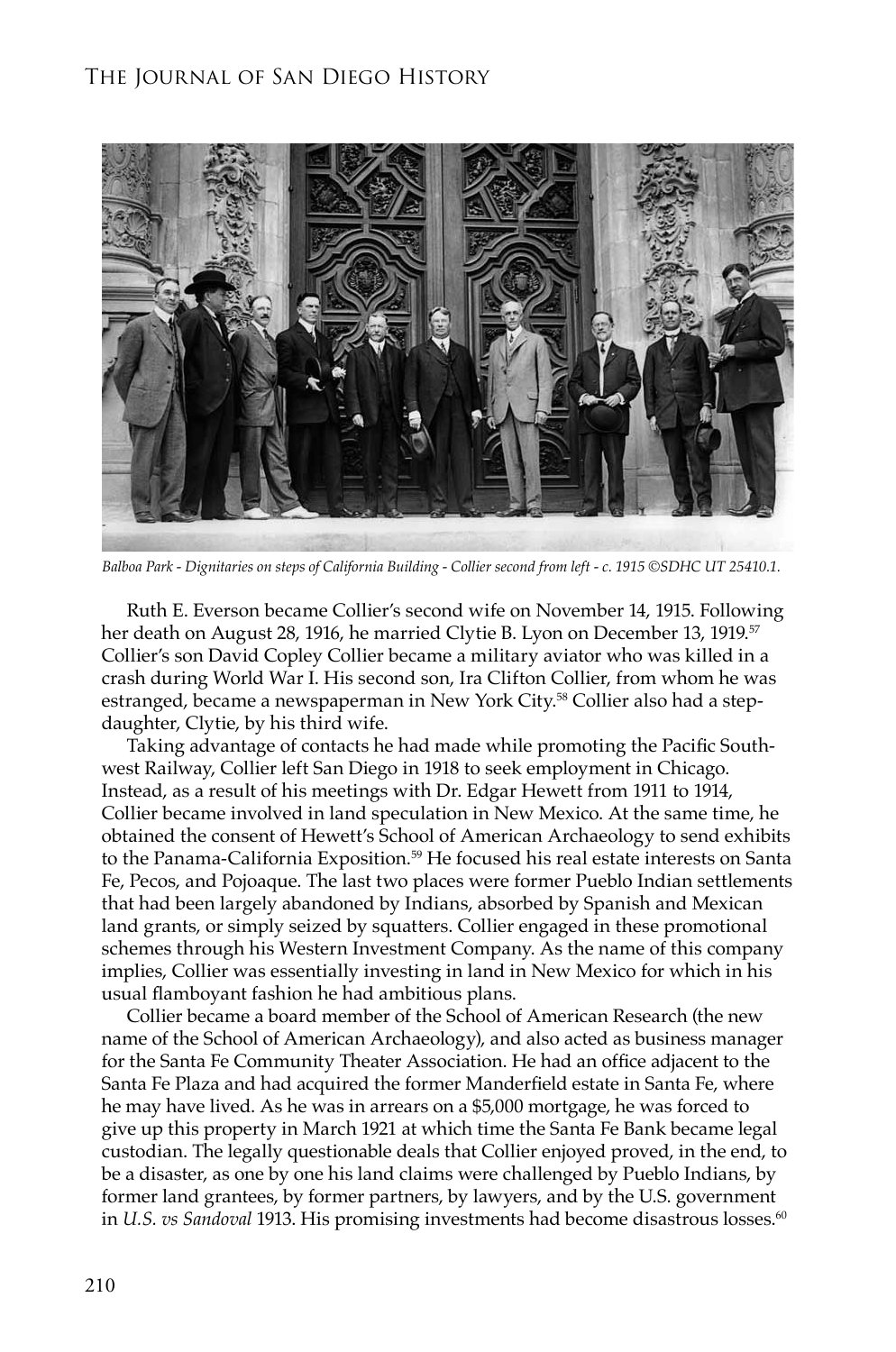Collier's reputation as an Exposition promoter and as a Republican known in Washington, D.C., convinced President Warren G. Harding to appoint Collier as a representative to the 1922 Brazilian Centennial Exposition in Rio de Janeiro. At the end of the Fair, the Brazilian government declared Collier and his wife Clytie as guests of the nation and arranged for them to tour the principal states of the country.<sup>61</sup>

Collier returned to San Diego in 1924 and resumed selling real estate in a "drive-in" office at 1050 Ninth Street. His friends greeted him with a banquet at the San Diego Hotel. When his turn to speak came, Collier praised the cooperation that had made the Panama-California Exposition possible.<sup>62</sup> Collier sold properties at Loma Portal, Wonderland Beach, Point Loma Heights, and Sunshine Gardens.<sup>63</sup> His firm was responsible for the demolition of Wonderland Park and the construction of beach houses, cottages, and apartment houses from Voltaire Street to Point Loma Avenue.<sup>64</sup>

Collier left San Diego in February 1925 to accept the Director-Generalship of the United States Sesquicentennial to be held at Philadelphia in 1926 at a salary of \$25,000 per year. He resigned on October 29, 1925, after Philadelphia Mayor Kendrick cut the number of exhibit buildings from seven to two and an auditorium.<sup>65</sup> The Republic of Panama employed Collier as an exposition consultant in 1925-26.<sup>66</sup> Nothing concrete resulted from this enterprise and information regarding Collier's activities during the next six years did not reach the local press. He visited or lived at times in Philadelphia, Chicago, and New York City. In 1929 he was admitted to the Illinois bar.67 He may have acted as an intermediary in the sale of goods from Brazil during that time. In 1930 he contributed toward developing the theme of the 1933 Century of Progress Exposition in Chicago.<sup>68</sup>

In the fall of 1930, Collier returned to San Diego and resumed the practice of law.69 He lived on Park Boulevard, but visited a retreat near Ramona, possibly his former home at Ballena, whenever he could. Carl Heilbron, his former partner, owned the retreat. Much of Collier's practice came from clients in the Ramona area.70 In 1931 he declared that San Diego could make its waterfront as attractive as Balboa Park, if it held a Centennial Exposition there.71 Most people in San Diego ignored the sug-



*D.C. Collier - 1928 ©SDHC S-1064.*

gestion. Resilient by nature, a defeat could not keep Collier down for long. In June 1932, he came in fifth in an election for the Board of Supervisors. As a person who had spent most of his life selling real estate, Collier, not surprisingly, favored lowering property taxes.<sup>72</sup>

Power brokers in San Diego endorsed Frank Drugan's plan for the California Pacific International Exposition after he had secured promises of both federal and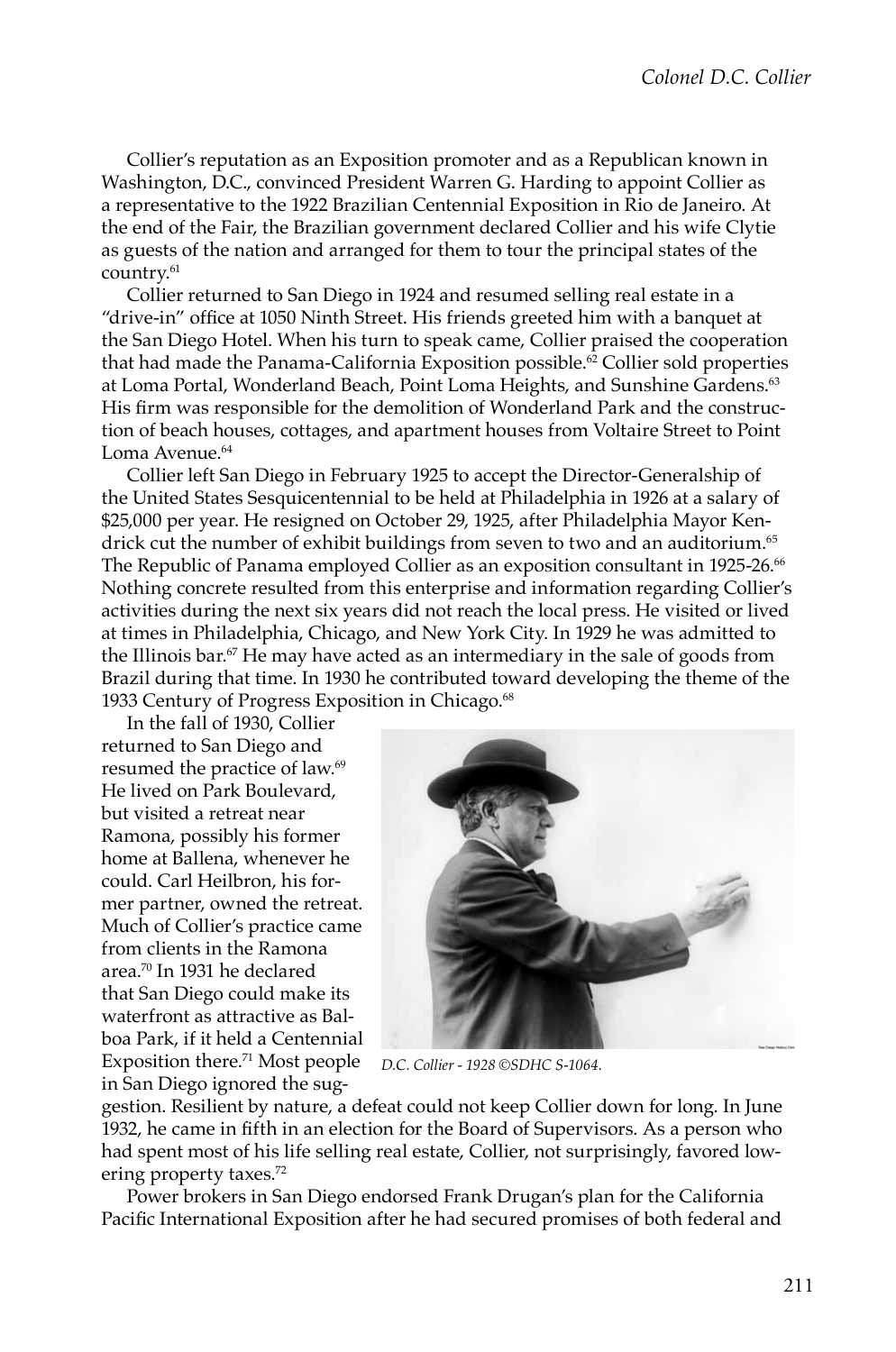industrial support and exhibits from Chicago's 1933 Century of Progress Exposition. They chose Balboa Park as the site for the exposition, to be held in 1935-36. No one thought to ask Collier for his opinions.73 "To Colonel Collier, more than to any other single individual," wrote Carl Heilbron, "is due credit for the 1935 Exposition first because of his vision in creating the beautiful buildings and landscaping of the 1915 Exposition, and second, because he made the community expositionconscious by his projected 1934 Exposition."74

 On November 13, 1934, Collier died of a heart attack at Scripps Memorial Hospital in La Jolla.75 He was sixty-three years old. Funeral services were held November 15 at the Bradley-Woolman funeral parlor under the auspices of the San Diego Lodge No. 35, of the Order of Masons. He was buried in the Masonic plot at Mount Hope Cemetery in San Diego.76 In 1936 Clytie Collier moved back East to live with her daughter. After she died on April 28, 1968, her remains were returned to San Diego for interment alongside her husband at Mount Hope Cemetery.<sup>77</sup>

Collier's death prevented his obtaining permission from the U.S. Congress to pursue a lawsuit to win title from the U.S. Government for land at Fort Rosecrans. He claimed the government did not have clear title. If his suit had been successful, Collier would have received 75 percent of the profits from the sale of 85 estates. Judge Gordon Thompson, in the Superior Court, July 27, 1937, canceled Collier's filing fee and discharged him as administrator of the estates as he was no longer living.78 The suit was another of Collier's bold schemes. If he had won, he would again have become rich. As it turned out, he was close to bankruptcy when he died. His widow was left with \$2,000 in uncollected fees for legal services and a debt of over \$42,000 in claims against her husband's estate.79

Collier had both friends and enemies in San Diego. He was a blustery extrovert with an ebullient manner that recalled Theodore Roosevelt's over-flowing personality. Recognizing in him a kindred spirit, Roosevelt offered Collier the post of colonel in a regiment he was trying to form for duty during World War I.80 Collier was also popular among members of Congress from both parties and among businessmen from South America. Yet he was vulnerable as a politician. San Diegans saw the no-holds-barred, brassknuckle side of his character in his feuds with mayors John L. Sehon, Grant Conard, and Louis J. Wilde.<sup>81</sup> After Collier's disillusionment with the Republican Old Guard in 1912, he aligned himself with



*D.C. Collier portrait ©SDHC OP 17133-535.*

George W. Marston, G. Aubrey Davidson, Joseph W. Sefton, Jr., and Carl Heilbron.82 A front man for Marston in the 1917 mayoral election, he tried to bring Marston's aloof character within touch of the masses. He failed not only because his attacks on his opponents were outlandish but also because, in dirt-slinging warfare, his opponents (men like Sehon and Wilde) were as opportunistic and bombastic as he was.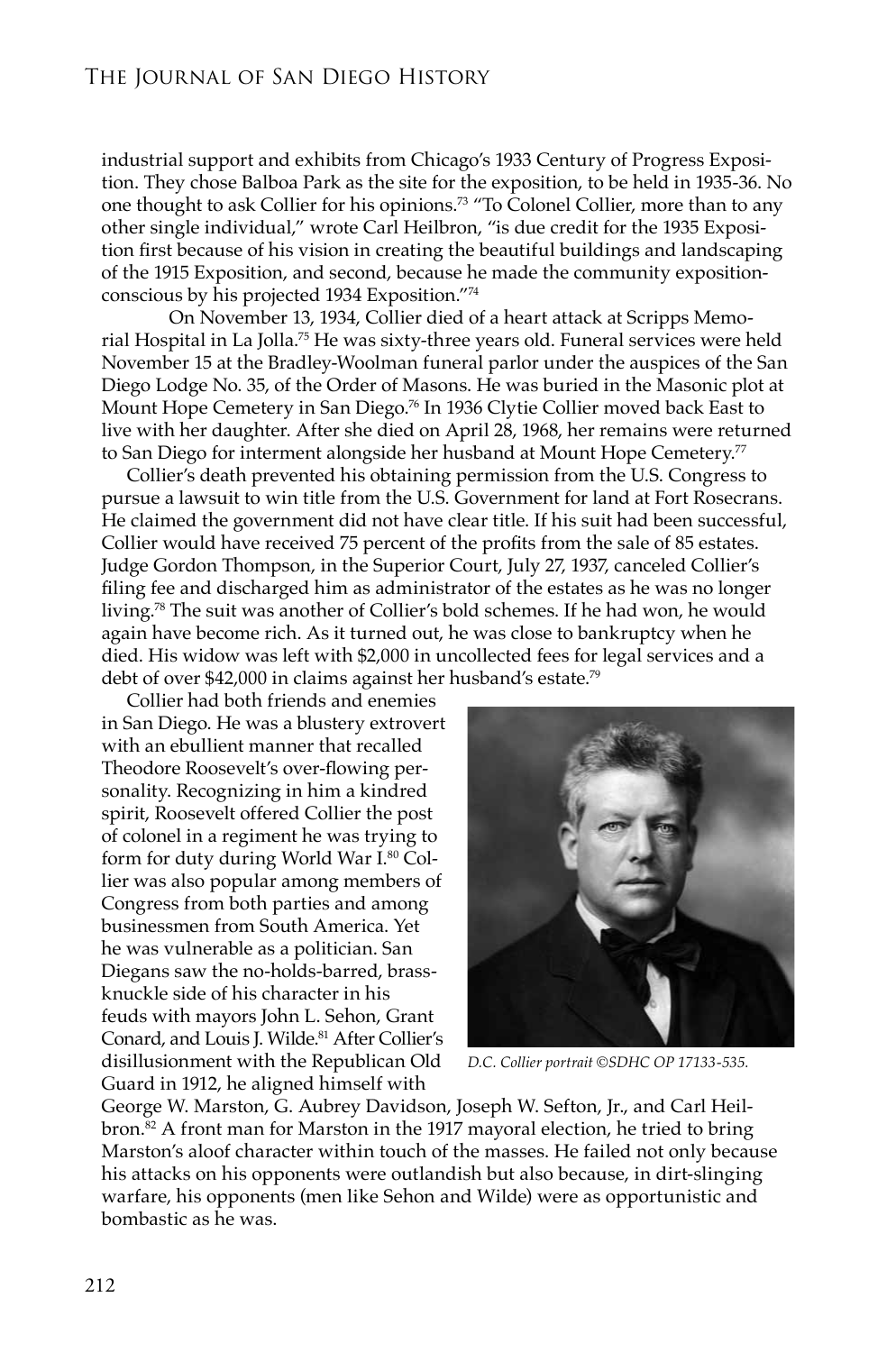Collier's personal side was deeper and quieter than his boisterous public mask. We can only speculate about the reasons why Collier deferred to men whom he considered superior. Did he, like Sinclair Lewis's Babbitt, know there was more to life than camaraderie and boastful promises? Did he feel that by contact with polished and professional people like George W. Marston and Dr. Edgar L. Hewett, he could somehow smooth out his own crudities and imperfections? We will never know.

Perhaps the numerous organizations that Collier belonged to can give us an indication of his expansive, forward-looking character. These were the Masons, Shriners, Elks, Archaeological Institute of America, National Geographic Society, California Historical Society, Sons of Colorado Pioneers, San Diego Chamber of Commerce, Ramona Chamber of Commerce, Order of the Liberty Bell, Chicago Athletic Club, San Diego Yacht Club, San Diego Rowing Club, Sojourners of Pen and Pencil, Philadelphia Boosters' Club, *Brazilera de Imprensa*, and *Instituto Geographical e historico de Bahia, Brazil*. 83 Because Collier was continuously active in establishing parks throughout the area, a number of them were named in his honor. These included Collier Park in Point Loma, Collier Park in Ocean Beach, and the 8-acre Collier County Park in Ramona.

Archaeologist and director of the San Diego Museum [of Man] from 1916 to 1929, Dr. Edgar L. Hewett paid tribute to Collier in a 1935 issue of *El Palacio*. His words are quoted because they convey a view of Collier as an exponent of "rugged individualism," with all the ruthlessness the phrase implies:

One can only think of Colonel Collier as tremendously alive. He was the most dynamic personality I have ever known; a product of human evolution well described by the term "rugged individualism." Every believer in humanity must hope and pray that the type may survive and increase.<sup>84</sup>



*Annual Pass for the Panama-California Exposition - 1915 ©SDHC 82\_13052.*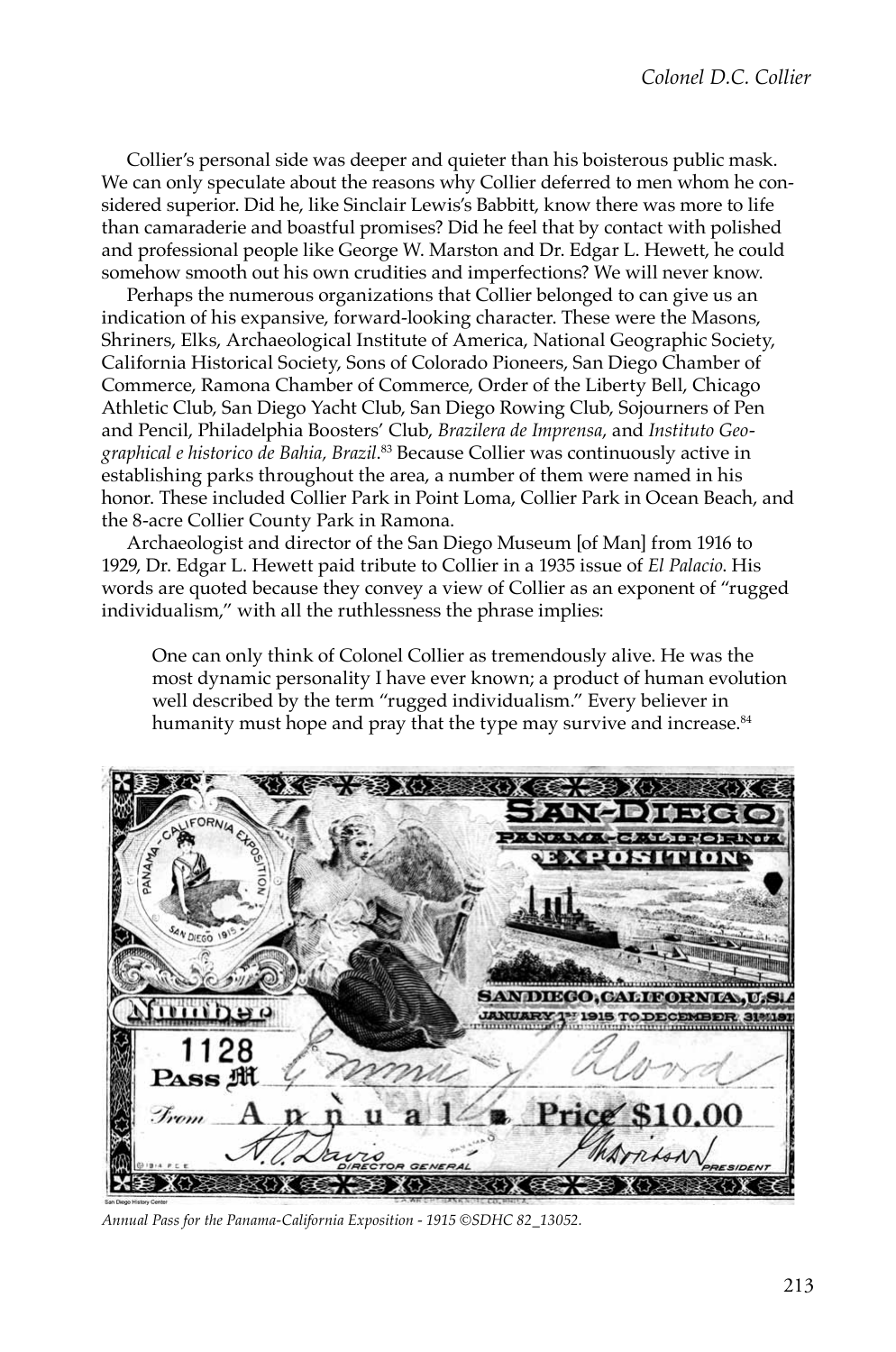#### **NOTES**

- 1. Collier received the title of "Colonel" when he served on the staff of California Governor J.N. Gillett from 1907 to 1911. *San Diego Union*, April 28, 1907, 2.
- 2. *San Diego Union*, February 28, 1935, 5.
- 3. Carl H. Heilbron, ed., *History of San Diego County* (San Diego: The San Diego Press Club, 1936), 172.
- 4. One of the ironies of history is the manner is which the achievements of people who were famous in their lifetimes are soon forgotten. In the span of 59 years, D. C. Collier has become little known and communities that had honored him are even removing his name from parks and schools in order to commemorate today's important people.
- 5. *San Diego Union*, August 8, 1912, 10.
- 6. *San Diego Union*, May 7, 1913, 12.
- 7. *San Diego Union*, April 14, 1934, B-1.
- 8. Samuel F. Black, *San Diego County, California, A Record of Settlement, Organization, Progress and Achievement*, (Chicago: The S.J. Clarke Publishing Co., 1913), 2:108.
- 9. *San Diego Union*, April 29, 1884.
- 10. *San Diego Union*, June 18, 1885; Leland Ghent Stanford, *San Diego's LL.B Legal Lore and the Bar* (San Diego: San Diego County Bar Association Law Library Justice Foundation, 1968), 120. Alfred Haines later became a judge and his house at 2470 E Street in Golden Hill became a San Diego Historical Society Showcase Home in the Craftsman style in 2005.
- 11. *San Diego Sun*, December 30, 1916.
- 12. Black, *San Diego County*, 108.
- 13. *San Diego Union*, August 3, 1969, G-1.
- 14. Ruth Varney Held, *Beach Town: Early Days in Ocean Beach* (San Diego: private printing, 1975), 142.
- 15. *San Diego Union*, August 20, 1891, 5; Heilbron wrote that Collier entered the law offices of Collier & Mulford, of which Charlie's father was senior partner, in 1886. This Collier is in fact William Collier—not D.C. Collier, Sr. Heilbron, *History of San Diego County,* 171.
- 16. *San Diego Union*, August 23, 1895, 5.
- 17. *San Diego Union*, August 12, 1899, 5; November 6, 1899, 5; August 4, 1900, 6.
- 18. *San Diego Union,* November 14, 1904, B-1; May 16, 1905, 5; January 13, 1905, 5; Emil C. Reinbold, *Scrapbook*, San Diego History Center archives.
- 19. Reinhold, *Scrapbook*.
- 20. *San Diego Union,* January 2, 1896, 5; *San Diego Evening Tribune,* July 23, 1914, 8; *San Diego Sun,* November 11, 1914.
- 21. Winifred Davidson, "The Birthplace of Large Ideas," *Ocean Beach News*, March 30, 1934, 1.
- 22. *San Diego Union,* November 16, 1900, 5; Held, *Beach Town*, 143.
- 23. Held, *Beach Town*, 142.
- 24. *San Diego Union,* January 6, 1900, 5; Charles R. LeMenager, *Ramona and Roundabout* (Eagle Park Publishing Co., 1989), 121.
- 25. *San Diego Union,* October 30, 1905, 6.
- 26. *San Diego Union,* April 28, 1907, 2.
- 27. *San Diego Union*, March 20, 1907, 14; May 1, 1909, II, 9.
- 28. San Diego Park Board Minutes, December 4, 1908, San Diego City Clerk's Office; *San Diego Union*, March 9, 1909, 7.
- 29. *San Diego Union*, January 14, 1908, II, 9; March 5, 1908, 3.
- 30. Vessels in the Great White Fleet included the battleships *Kansas, Maine, Alabama, Connecticut,*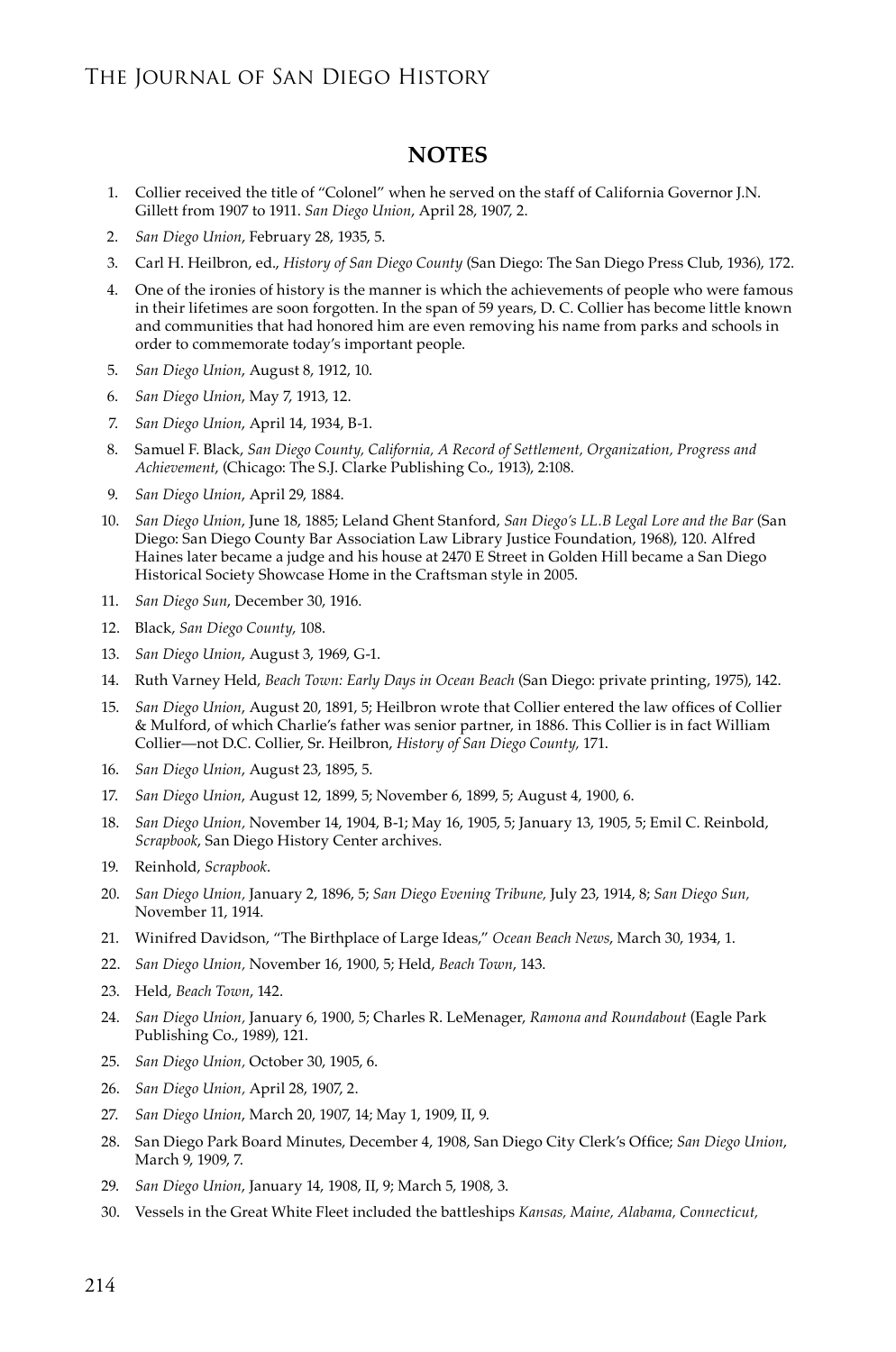*Nebraska,* and others plus six early destroyers and several auxiliary ships circumnavigating the globe from December 16, 1907, to February 22, 1909. The squadrons were manned by 14,000 sailors and covered some 43,000 nautical miles. Even though the ships were constructed after the Spanish-American War, many were outdated and unfit for battle.

- 31. A meeting of the Chamber of Commerce was called on July 27, 1908, to investigate charges that the law firm of Crane and Andrews had tarnished the reputation of San Diego businesses by declaring that seventeen of them were on the verge of bankruptcy, erupted into a fight between Collier and Andrews. Taking Collier's side, the Chamber ruled that Crane and Andrews had been "disloyal to the people of San Diego." *San Diego Union*, July 28, 1908, II, 2.
- 32. *San Diego Union*, August 4, 1908, 1.
- 33. *San Diego Union*, November 2, 1909, 5; January 30, 1910, 6; January 26, 1931.
- 34. See Gary Kurutz, "The Only Safe and Sane Method: The Curtiss School of Aviation," *The Journal of San Diego History*, 25 (Winter 1979), 26-59.
- 35. *San Diego Union,* January 26, 1910; Heilbron, *San Diego County*, 172.
- 36. Heilbron, *San Diego County*, 172; *San Diego Union,* March 12, 1911, II, 9.
- 37. *San Diego Herald*, June 22, 1911.
- 38. *San Diego Union,* January 5, 1912, 2.
- 39. *San Diego Union,* September 27, 1913, 3.
- 40. *San Diego Union,* November 23, 1911, II, 11.
- 41. *San Diego Union,* March 9, 1914, 1; *San Diego Sun,* November 14, 1934, B-1.
- 42. *San Diego Union*, March 9, 1914, 1; *San Diego Sun*, March 30, 1914, 1.
- 43. *San Diego Sun*, March 30, 1914, 1; John C. Olmsted to George W. Marston, July 7, 1911, George W. Marston File, San Diego History Center Research Library; *San Diego Sun,* June 18, 1910, 7; *San Diego Union*, January 28, 1911, 101; *San Diego Union*, September 8, 1909, 1; *San Diego Sun*, September 8, 1909, 2.
- 44. *San Diego Sun*, April 27, 1911, 3.
- 45. *San Diego Union*, February 5, 1912, 6.
- 46. *San Diego Union*, February 29, 1912, 10.
- 47. *San Diego Sun*, May 21, 1913, 8.
- 48. *San Diego Examiner*, April 24, 1914, 1.
- 49. *San Diego Union*, April 23, 1914, 1.
- 50. *San Diego Sun*, May 9, 1914, 9.
- 51. *San Diego Union*, March 9, 1915, 4.
- 52. *San Diego Union*, February 5, 1916, 9.
- 53. Harry M. Wegeforth and Neil Morgan, *It Began With a Roar! The Beginning of the World-Famous San Diego Zoo* (San Diego: Zoological Society of San Diego, 1969), 81.
- 54. *San Diego Union*, April 4, 1917, 1.
- 55. *San Diego Union*, March 23, 1917, 8.
- 56. *San Diego Sun*, April 7, 1917, 1; *San Diego Union*, April 24, 1917, *San Diego Sun*, May 1, 1917, 1; Richard F. Pourade, *Gold In The Sun* (San Diego: Union-Tribune Publishing Co., 1965), 226.
- 57. *San Diego Union,* August 29, 1916, II, 9; November 14, 1934, B-2.
- 58. *San Diego Union* November 14, 1934, B-1.
- 59. The School of American Archaeology's parent organization was the Archaeological Institute of America that sent exhibits to the Panama-California Exposition.
- 60. G. Emlen Hall tells the story of the demise of Collier's real-estate maneuverings in plentiful detail in *Four Leagues of Pecos: A Legal History of the Pecos Land Grant, 1800-1933,* New Mexico Land Grant Series, (New Mexico: University of New Mexico Press, 1984).